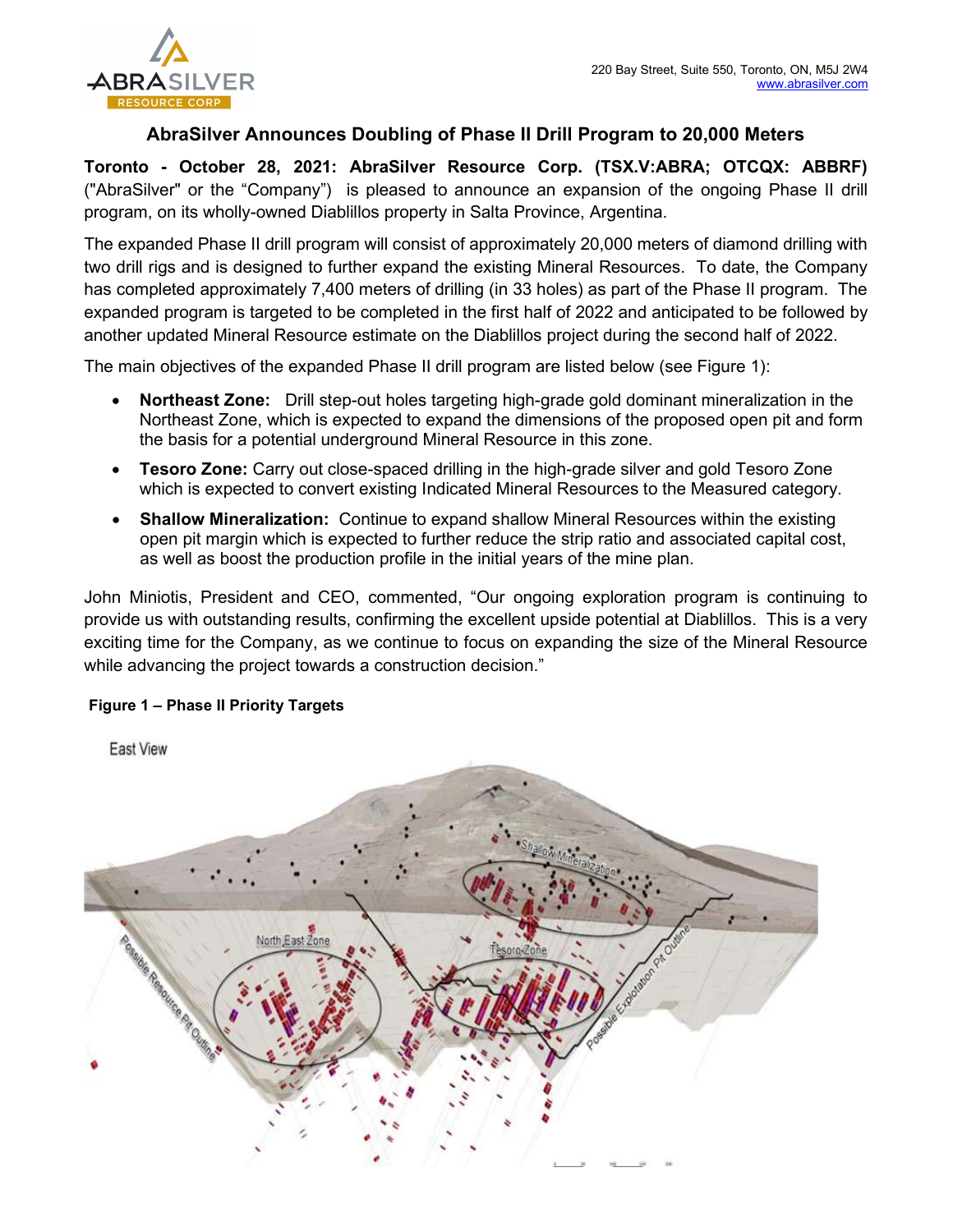### Discussion of Expanded Phase II Drill Program

The initial Phase II drill program was planned for 10,000 meters (approximately 40-45 holes) and commenced in May 2021. To date, assay results from 29 holes have been received in which multiple high-grade intercepts have been reported (see Table 1 below). Based on these highly encouraging results, the Company is doubling the Phase II program to 20,000 meters, which is expected to have a total cost of approximately US\$6.5 million. The Company remains very well-funded with a current cash balance of over CAD\$20 million.

| <b>Drill Hole</b> |           | <b>From</b><br>(m) | To<br>(m) | <b>Type</b> | <b>Interval</b><br>(m) | Ag<br>g/t | Au<br>g/t | Cu<br>%                      | AgEq<br>g/t | AuEq<br>g/t |
|-------------------|-----------|--------------------|-----------|-------------|------------------------|-----------|-----------|------------------------------|-------------|-------------|
| DDH-21-022        |           | 192                | 245       | Oxides      | 53.0                   | 33.3      | 2.49      | -                            | 220.5       | 2.93        |
| DDH-21-038        |           | 112                | 221.3     | Oxides      | 109.3                  | 176.8     | 1.53      | $\overline{\phantom{a}}$     | 291.6       | 3.89        |
|                   | Including | 182.8              | 208.5     | Oxides      | 25.7                   | 125.0     | 5.20      | $\overline{\phantom{a}}$     | 515.0       | 6.87        |
| DDH-21-039        |           | 194                | 215       | Oxides      | 21.0                   | 50.6      | 5.30      | $\overline{\phantom{a}}$     | 448.1       | 5.97        |
| DDH-21-045        |           | 108                | 172.5     | Oxides      | 64.5                   | 125.6     | 0.61      | $\overline{\phantom{a}}$     | 171.4       | 2.28        |
| DDH-21-046        |           | 84.5               | 124       | Oxides      | 39.5                   | 200.5     | 0.45      | $\qquad \qquad \blacksquare$ | 234.3       | 3.12        |
|                   | Including | 106                | 112       | Oxides      | 6.0                    | 709.0     | 1.14      | -                            | 794.5       | 10.59       |
| DDH-21-048        |           | 42.5               | 85.5      | Oxides      | 43.0                   | 76.7      | 1.07      | -                            | 157.0       | 2.09        |

|  |  |  |  | Table 1: Diablillos Project – Highlights of Phase II Intercepts Announced To Date |  |
|--|--|--|--|-----------------------------------------------------------------------------------|--|
|--|--|--|--|-----------------------------------------------------------------------------------|--|

Refer to Technical Notes below for additional information.

#### Several Near-Term Milestones

Looking ahead, the Company remains on track to deliver several important milestones over the coming months, including:

- Updated PEA study: The updated PEA study continues to progress well and remains on track to be completed in November. The study is being led by Mining Plus, an industry leading mining technical services provider, with input from specialists across all key mining disciplines.
- Drill Results: Ongoing drill results from the expanded Phase II program are expected to be announced on a consistent basis through mid-2022.
- Optimization and Trade-Off Studies: Following the completion of the updated PEA study, the Company plans to initiate engineering activities and commence a number of trade-off and optimization studies designed to continue to further enhance the economics of the project.
- Other Projects:
	- $\circ$  Arcas Project, Chile Our partner, Rio Tinto has completed the initial 2,000-meter drill program at Arcas. Assay results will be announced once received.
	- $\circ$  La Coipita Project, Argentina The Company plans to commence an initial drill program at La Coipita prior to year-end. The initial program is expected to consist of approximately 3,000 meters (in 7-8 holes).

### About Diablillos

The 80 km<sup>2</sup> Diablillos property is located in the Argentine Puna region - the southern extension of the Altiplano of southern Peru, Bolivia, and northern Chile - and was acquired from SSR Mining Inc. by the Company in 2016. There are several known mineral zones on the Diablillos property, with the Oculto zone being the most advanced with approximately 90,000 meters drilled to date. Oculto is a high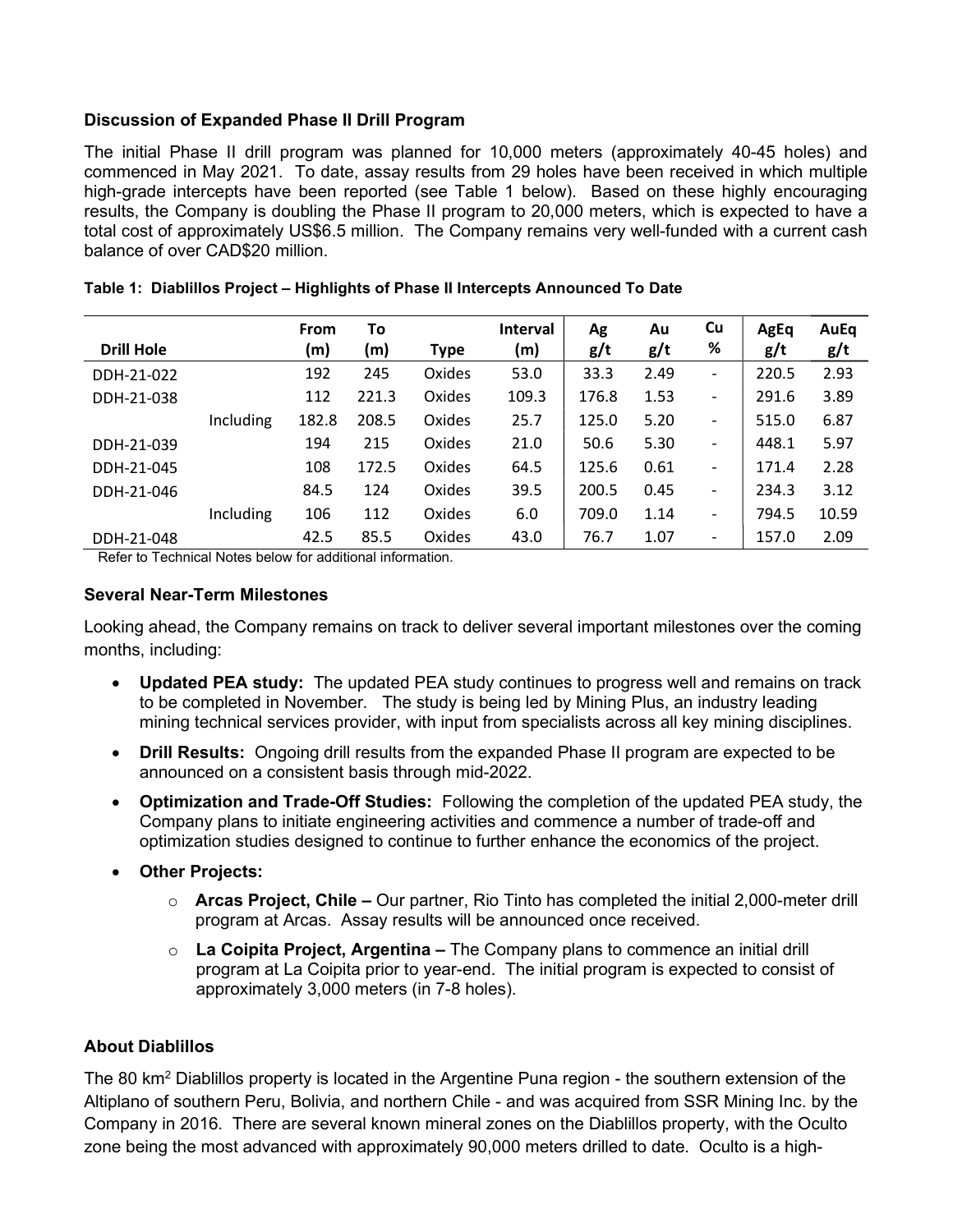sulphidation epithermal silver-gold deposit derived from remnant hot springs activity following Tertiartyage local magmatic and volcanic activity. Comparatively nearby examples of high sulphidation epithermal deposits include: Yanacocha (Peru); El Indio (Chile); Lagunas Nortes/Alto Chicama (Peru) Veladero (Argentina); and Filo del Sol (Argentina).

| Category                                  | Tonnage<br>(000 t) | Αg<br>(g/t) | Au<br>(g/t) | <b>Contained Ag</b><br>(000 oz Ag) | <b>Contained Au</b><br>(000 oz Au) |
|-------------------------------------------|--------------------|-------------|-------------|------------------------------------|------------------------------------|
| Measured                                  | 8,235              | 124         | 0.98        | 32,701                             | 259                                |
| Indicated                                 | 32,958             | 54          | 0.70        | 57,464                             | 744                                |
| <b>Measured &amp;</b><br><b>Indicated</b> | 41,193             | 68          | 0.76        | 90,165                             | 1,002                              |
| Inferred                                  | 2,884              | 34          | 0.7         | 3,181                              | 66                                 |

|  |  |  |  |  | Table 3 – September 8, 2021 Mineral Resource Estimate for the Oculto Deposit, Diablillos Project |  |
|--|--|--|--|--|--------------------------------------------------------------------------------------------------|--|
|--|--|--|--|--|--------------------------------------------------------------------------------------------------|--|

Effective September 8, 2021. Full details of the Mineral Resources are available in a Company news release dated September 15, 2021. A Technical Report, which is being prepared in accordance with National Instrument 43-101 - Standards of Disclosure for Mineral Projects ("NI 43-101") by Mining Plus, will be available on SEDAR (www.sedar.com) under the Company's issuer profile within 45 days of the news release dated September 15, 2021. The Mineral Resource estimate is NI 43-101 compliant.

# Technical Notes

All results in this news release are rounded. Assays are uncut and undiluted. Intervals are drilled widths, not true widths. AgEq calculations for reported drill results are based on USD \$20.00/oz Ag, \$1,500/oz Au and \$3.00/lb Cu. The calculations assume 100% metallurgical recovery and are indicative of gross in-situ metal value at the indicated metal prices. No metallurgical testwork has yet been completed on the recovery of copper.

### Qualified Persons

David O'Connor P.Geo., Chief Geologist for AbraSilver, is the Qualified Person as defined by NI 43- 101, has reviewed and approved the scientific and technical information in this news release.

### About AbraSilver

AbraSilver is a well-funded silver-gold focused advanced-stage exploration company. The Company is rapidly advancing its 100%-owned Diablillos silver-gold project in the mining-friendly Salta province of Argentina, which has a Measured and Indicated Mineral Resource base of over 160Moz on a silver-equivalent basis or 2.3Moz on a gold-equivalent basis. The Company is led by an experienced management team and has long-term supportive shareholders including Mr. Eric Sprott and SSR Mining. In addition, AbraSilver owns a portfolio of earlier-stage copper-gold projects, including the Arcas project in Chile where Rio Tinto has an option to earn up to a 75% interest by funding up to US\$25 million in exploration. AbraSilver is listed on the TSX-V under the symbol "ABRA" and in the U.S. under the symbol "ABBRF".

For further information please visit the AbraSilver Resource website at www.abrasilver.com, our LinkedIn page at AbraSilver Resource Corp., and follow us on Twitter at www.twitter.com/abrasilver

Alternatively please contact:

John Miniotis, President and CEO john@abrasilver.com Tel: +1 416-306-8334